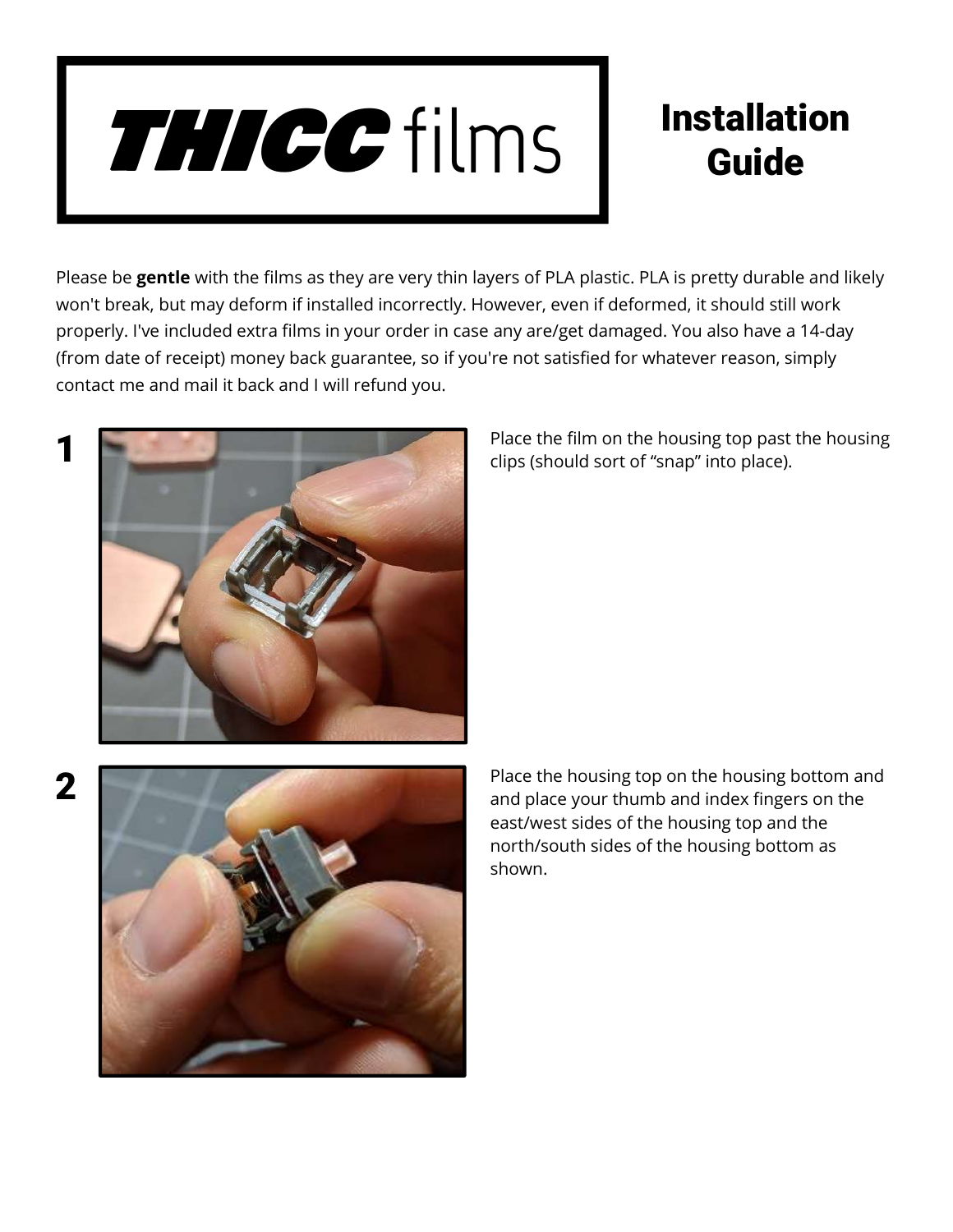

Push the switch down while using your fingers to align the films as you go down. For reference, you should only see a small sliver of film past the housing top when you go down for perfect alignment.

Perfect!

### Notes

A proper installation should have the film sitting flush or have an even amount of exposed film on both the north and south sides of the switch. If the film is sitting out too much one way or the other, simply open the switch and realign (no need to take the housing top off, just detach the clip from the bottom housing). See below on fitting guidelines.





Film too far south, readjust Film too far north, readjust Perfect!